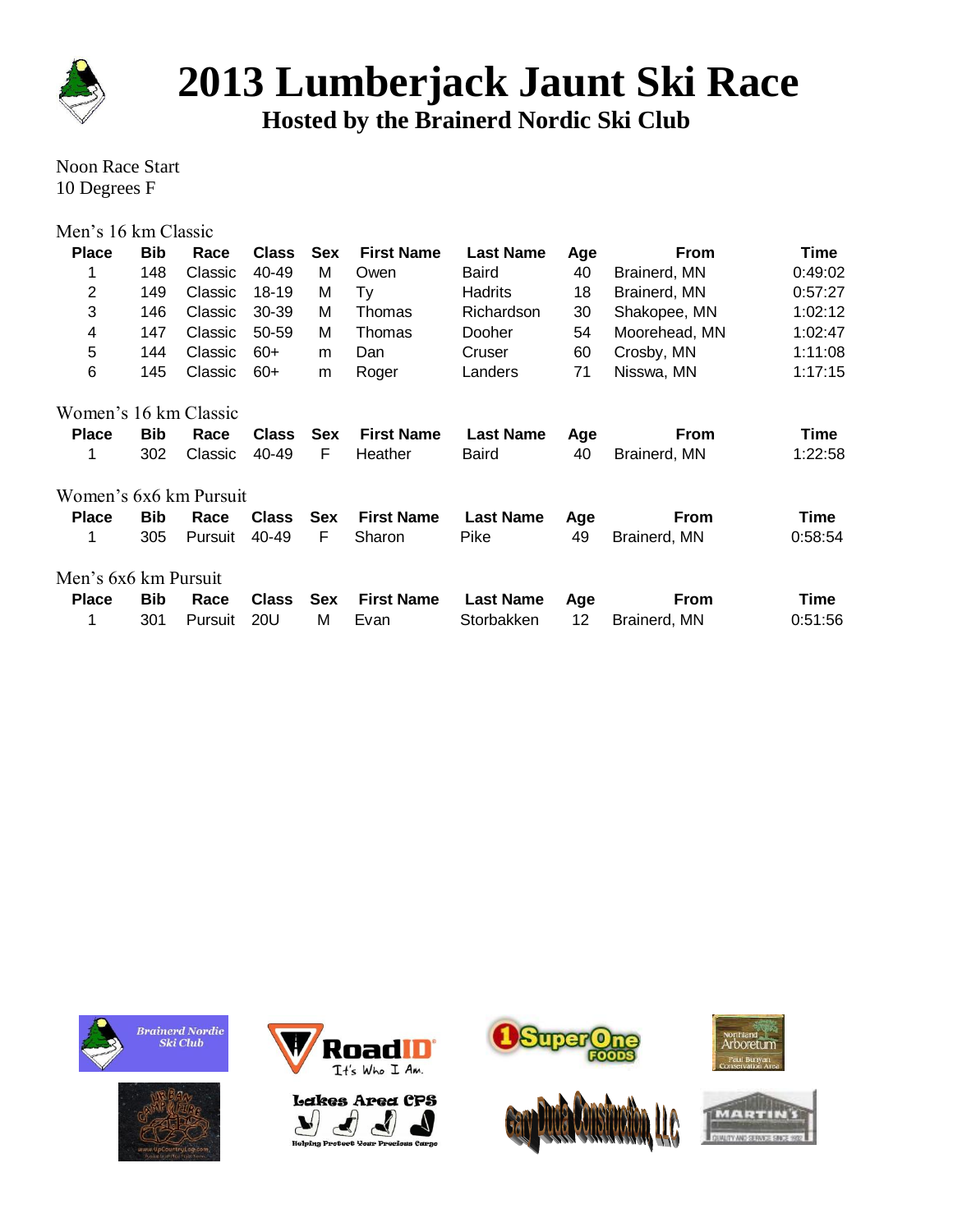

### **Lumberjack Jaunt Ski Race**

**Hosted by the Brainerd Nordic Ski Club**

Noon Start 10 degrees F

### Women's 6 km Classic

| <b>Place</b>       | <b>Bib</b> | Race    | <b>Class</b> | <b>Sex</b> | <b>First Name</b> | <b>Last Name</b> | Age              | <b>From</b>      | Time        |
|--------------------|------------|---------|--------------|------------|-------------------|------------------|------------------|------------------|-------------|
| 1                  | 143        | Classic | 30-39        | f          | Angie             | Hanske           | 31               | Brainerd, MN     | 0:29:38     |
| $\overline{2}$     | 341        | Classic | 20-24        | F          | Heidi             | Schroeder        | 23               | Milaca, MN       | 0:40:37     |
| 3                  | 349        | Classic | $13 - 15$    | F          | Karlie            | Trottier         | 13               | Pequot Lakes, MN | 0:41:46     |
| 4                  | 342        | Classic | 12U          | F          | Lachlan           | Larson           | 11               | Pequot Lakes, MN | 0:43:56     |
| 5                  | 343        | Classic | 12U          | F          | Abigail           | Reigel           | 11               | Breezy Point, MN | 0:48:44     |
| 6                  | 344        | Classic | 12U          | F          | Mackenzie         | Reigel           | 9                | Breezy Point, MN | 0:53:34     |
| 7                  | 334        | Classic | 12U          | F          | Kenzie            | Lampi            | 10               | Pequot Lakes, MN | 0:53:35     |
| 8                  | 346        | Classic | <b>12U</b>   | F          | Quinn             | Trottier         | 8                | Pequot Lakes, MN | 0:53:36     |
| 9                  | 345        | Classic | 40-49        | F          | Deanne            | <b>Trottier</b>  | 45               | Pequot Lakes, MN | 0:53:37     |
| 10                 | 348        | Classic | 12U          | F          | Emma              | Storbakken       | 10               | Brainerd, MN     | 1:00:56     |
| Men's 6 km Classic |            |         |              |            |                   |                  |                  |                  |             |
| <b>Place</b>       | <b>Bib</b> | Race    | <b>Class</b> | <b>Sex</b> | <b>First Name</b> | <b>Last Name</b> | Age              | <b>From</b>      | <b>Time</b> |
| 1                  | 335        | Classic | $13 - 15$    | M          | Jared             | Sandin           | 15 <sub>15</sub> | Pillager, MN     | 0:33:10     |
| $\overline{2}$     | 347        | Classic | 12U          | м          | Cole              | Trottier         | 9                | Pequot Lakes, MN | 0:41:45     |
| 3                  | 350        | Classic | $60+$        | М          | John              | Bonde            | 70               | Brainerd, MN     | 0:45:39     |
| Men's 6km Skate    |            |         |              |            |                   |                  |                  |                  |             |
| <b>Place</b>       | <b>Bib</b> | Race    | <b>Class</b> | <b>Sex</b> | <b>First Name</b> | <b>Last Name</b> | Age              | <b>From</b>      | <b>Time</b> |
| 1                  | 336        | Skate   | $13 - 15$    | M          | Seymour           | Maxwell          | 14               | Brainerd, MN     | 0:21:02     |
| 2                  | 337        | Skate   | 40-49        | м          | Jonathan          | Arntson          | 44               | Grand Rapids, MN | 0:22:59     |
| 3                  | 333        | Skate   | $60+$        | m          | Joe               | <b>Stattine</b>  | 61               | Brainerd, MN     | 0:43:26     |
| 4                  | 304        | Skate   | 40-49        | M          | Eric              | Storbakken       | 41               | Brainerd, MN     | 1:00:59     |
|                    |            |         |              |            |                   |                  |                  |                  |             |

#### Women's 6km Skate

| <b>Place</b> | <b>Bib</b> |       |       |    | Race Class Sex First Name | <b>Last Name</b> | Aae | From             | Time    |
|--------------|------------|-------|-------|----|---------------------------|------------------|-----|------------------|---------|
|              | 340        | Skate | 16-17 | E. | Erin                      | Arntson          | 16. | Grand Rapids, MN | 0:23:16 |
| 2            | 339        | Skate | 13-15 | E. | Emma                      | Anderson         | 14  | Brainerd, MN     | 0:24:09 |
| 3            | 303        | Skate | 40-49 | F. | Laura                     | Hanson           | 41  | Brainerd, MN     | 0:26:25 |
| 4            | 338        | Skate | 16-17 | E. | Madeline                  | Pike             | 17  | Brainerd, MN     | 0:29:53 |